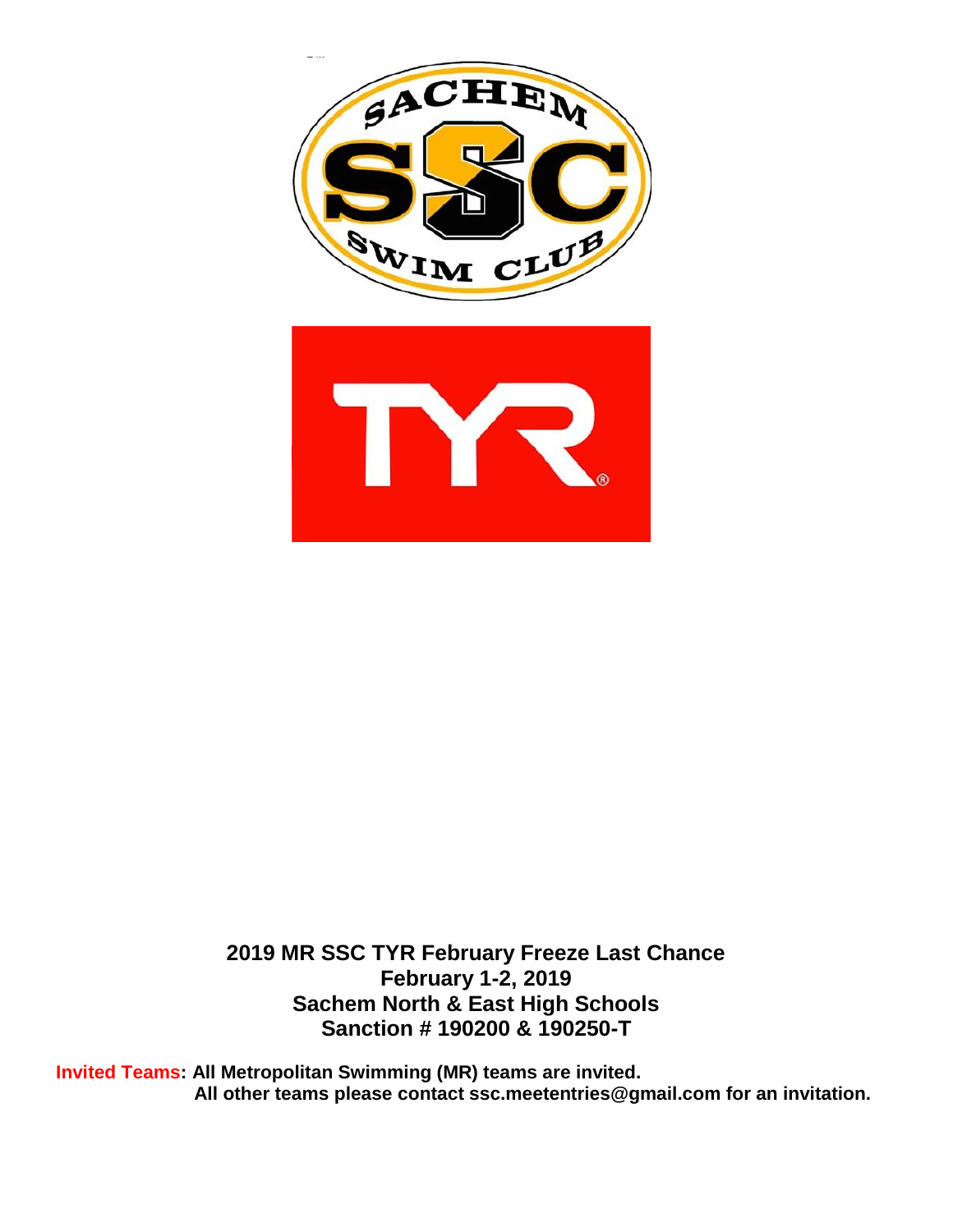# **SSC TYR February Freeze Last Chance**

**February 1-2, 2019**

| <b>SANCTION:</b>    | Held under the sanction of USA Swimming/Metropolitan Swimming, Inc., #190200 & 190250-T                                                                                                                                                                                                                                                                                                                                                                                                                                                                                                                               |
|---------------------|-----------------------------------------------------------------------------------------------------------------------------------------------------------------------------------------------------------------------------------------------------------------------------------------------------------------------------------------------------------------------------------------------------------------------------------------------------------------------------------------------------------------------------------------------------------------------------------------------------------------------|
| <b>LOCATION:</b>    | Sachem East High School 177 Granny Rd, Farmingville                                                                                                                                                                                                                                                                                                                                                                                                                                                                                                                                                                   |
|                     | Sachem North High School, 212 Smith Rd, Lake Ronkonkoma                                                                                                                                                                                                                                                                                                                                                                                                                                                                                                                                                               |
| <b>FACILITY:</b>    | Colorado/Daktronics electronic timing systems & 6-lane electronic scoreboard.<br>25 yards, 6 lane pool                                                                                                                                                                                                                                                                                                                                                                                                                                                                                                                |
|                     | The pools have <b>NOT</b> been certified in accordance with Article 104.2.2C (4)                                                                                                                                                                                                                                                                                                                                                                                                                                                                                                                                      |
| <b>SESSIONS:</b>    | Session 1 Friday East Pool 5:00PM Warm-up 6:05 PM 13& Over East Pool<br>Session 1A Friday North Pool 5:00PM Warm-up 6:05 PM 12 & Under North POOL<br>Session 2 Saturday AM East Pool 8:00AM Warm-up 9:05 AM Start Age Groups 11-12 15 & Over<br>Session 3 Saturday PM East Pool 1:45PM Warm-up 2:15 PM Start Age Groups Open<br>Session 4 Saturday PM East Pool 3:55PM Warm-up 5:00PM Start Age Groups 10 & Under 13-14<br>Time Trials if time permits will be \$5.00 per event<br>** Session 3 - 2 hour time limit - 400 IM & 500 Free All swimmers may have to provide their own<br><b>Timers &amp; Counters **</b> |
| <b>FORMAT:</b>      | All events are timed finals. Sessions are seeded slowest to fastest, exception for                                                                                                                                                                                                                                                                                                                                                                                                                                                                                                                                    |
|                     | Session 3 which be seeded fastest to slowest.                                                                                                                                                                                                                                                                                                                                                                                                                                                                                                                                                                         |
| <b>ELIGIBILITY:</b> |                                                                                                                                                                                                                                                                                                                                                                                                                                                                                                                                                                                                                       |
|                     | Open to all USA Swimming/Metropolitan Swimming Inc. registered swimmers.<br>All swimmers participating in this meet must be registered by the first day of the meet.<br>"Deck Registrations" will NOT be accepted                                                                                                                                                                                                                                                                                                                                                                                                     |
| <b>DISABILITY</b>   | Age on February 1, 2019 will determine age for the entire meet.                                                                                                                                                                                                                                                                                                                                                                                                                                                                                                                                                       |
| <b>SWIMMERS:</b>    | Swimmers with disabilities are encouraged to attend. Contact the meet director if you need<br>special consideration. The athlete (or the athlete's coach) is also responsible for notifying the<br>meet referee of any disability prior to the competition.                                                                                                                                                                                                                                                                                                                                                           |
| <b>ENTRIES:</b>     |                                                                                                                                                                                                                                                                                                                                                                                                                                                                                                                                                                                                                       |
|                     | Limit of 4 events per session, NT's are NOT allowed. Host team reserves the right to enter NT's.<br>Limit 1 entry in Session 3.                                                                                                                                                                                                                                                                                                                                                                                                                                                                                       |
|                     | Entries are accepted on a first come/first serve basis. All entries must be in Hy-Tek entry format.                                                                                                                                                                                                                                                                                                                                                                                                                                                                                                                   |
|                     | ***New E-mail Address***<br>U.S. Mail Entries/Payment to: Sachem Swim Club P.O Box 191 Ronkonkoma, NY 11779<br>Email Entries/Confirm Entry Receipt: ssc.meetentries@gmail.com<br><b>Signature waiver required for Express Mailed Entries/Payments</b>                                                                                                                                                                                                                                                                                                                                                                 |
| <b>DEADLINE:</b>    |                                                                                                                                                                                                                                                                                                                                                                                                                                                                                                                                                                                                                       |
|                     | 1: Metro LSC teams will be given priority on a first come/first served basis. Metro team's<br>entries must be received by December 1 2018<br>2: The final entry deadline for this meet is January 27 2019<br>Entries from other LSC's will be entered in the order they were received, as space allows.<br>An email confirming receipt of entries if you provide an email contact. Please contact Meet<br>Director if you do not receive such a report within 2 days of your original email.                                                                                                                          |
| <b>ENTRY FEE:</b>   |                                                                                                                                                                                                                                                                                                                                                                                                                                                                                                                                                                                                                       |
|                     | An entry fee of \$5.00 per individual even must accompany the entries.<br>Make check payable to: Sachem Swim Club of Long Island, Inc.<br>Payment must be received by February 1, 2019 for email entries. Payment must be<br>included with all mail entries. Failure to pay entry fees by this deadline could result in<br>teams being barred from the meet.                                                                                                                                                                                                                                                          |
| <b>WARM-UP:</b>     |                                                                                                                                                                                                                                                                                                                                                                                                                                                                                                                                                                                                                       |
|                     | Warm-up Lanes will be assigned. Assignment sheet will be at the computer table.                                                                                                                                                                                                                                                                                                                                                                                                                                                                                                                                       |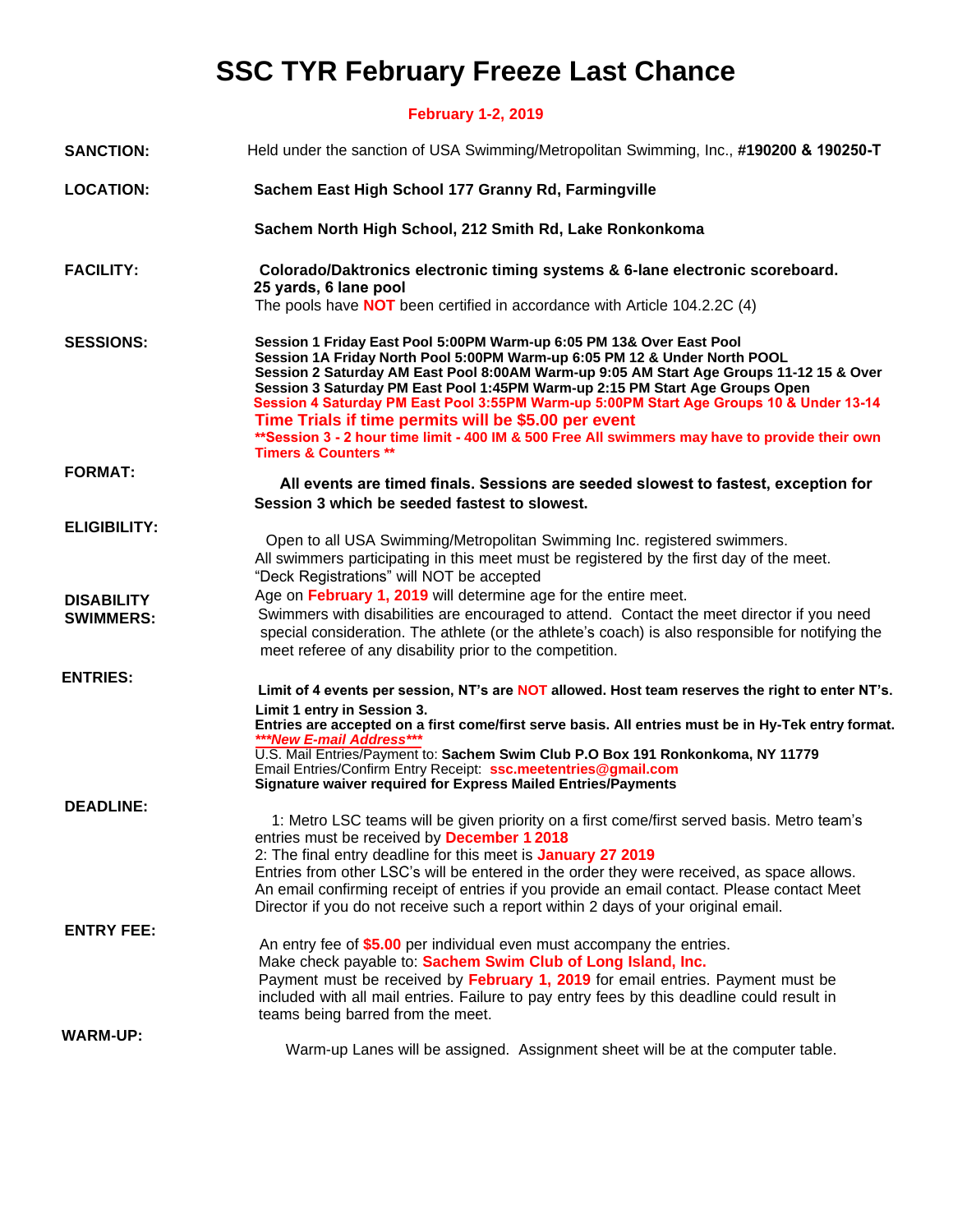| <b>SCRATCHES:</b>                        | Coaches will be given scratch sheets upon check-in for each session. All scratches are<br>due no later than 35 minutes prior to the start of the session. Coaches are asked to<br>indicate clearly individual events scratches and which swimmers will not be<br>participating in the session.                                                                                                                                                                                                                                                                                                                                                                                                                         |
|------------------------------------------|------------------------------------------------------------------------------------------------------------------------------------------------------------------------------------------------------------------------------------------------------------------------------------------------------------------------------------------------------------------------------------------------------------------------------------------------------------------------------------------------------------------------------------------------------------------------------------------------------------------------------------------------------------------------------------------------------------------------|
| <b>COACHES:</b>                          | In accordance with Metropolitan Swimming Inc. Policy, only those coaches who display<br>current, valid USA Swimming credentials will be permitted to act in a coaching capacity at<br>this meet. Coaches who do not possess these credentials will be required to leave the<br>deck area.                                                                                                                                                                                                                                                                                                                                                                                                                              |
| <b>AWARDS:</b>                           | Medals 1 <sup>st</sup> -3 <sup>rd</sup> , Ribbons 4 <sup>th</sup> -6 for each age group.                                                                                                                                                                                                                                                                                                                                                                                                                                                                                                                                                                                                                               |
| <b>OFFICIALS:</b>                        | Meet Referee: Allen Wone ssc.allenwone@amail.com 516-330-4229<br>Officials wishing to volunteer should contact Meet Referee by January 24th 2019.                                                                                                                                                                                                                                                                                                                                                                                                                                                                                                                                                                      |
| <b>ADMIN. OFFICIAL:</b>                  | Administrative Official: Conroy Lee - mdrnlee@amail.com                                                                                                                                                                                                                                                                                                                                                                                                                                                                                                                                                                                                                                                                |
| <b>MEET DIRECTOR:</b>                    | Conroy Lee - mdrnlee@amail.com                                                                                                                                                                                                                                                                                                                                                                                                                                                                                                                                                                                                                                                                                         |
| <b>RULES:</b>                            | The current USA Swimming Rules and Regulations will apply.<br>The USA Swimming Code of Conduct is in effect for the duration of the meet.<br>The overhead start procedure may be used at the discretion of the Meet Referee.                                                                                                                                                                                                                                                                                                                                                                                                                                                                                           |
|                                          | All swimmers must wear footwear upon leaving the pool area. Metropolitan Safety and<br>Warm- up procedures will be in effect. Marshals will be present throughout warm-ups and<br>competition, and have the authority to remove, with the concurrence of the meet Referee,<br>any swimmer, coach, club, or spectator for failure to follow the safety rules. "Any swimmer<br>entered in the meet must be certified by a USA Swimming member coach as being<br>proficient in performing a racing start or must start each race from within the water. When<br>unaccompanied by a member-coach, it is the responsibility of the swimmer, or the<br>swimmer's legal guardian, to ensure compliance with this requirement" |
| <b>WATER DEPTH:</b>                      | USA 2011 - 202.3.7 "The meet announcement shall include information about water depth<br>measured for a distance of 3 feet 3½ inches (1.0 meter) to 16 feet 5 inches (5.0 meters) from<br>both end walls."<br>Diving end water depth - 12 feet at 1 meter, 8 feet at 5 meters<br>Shallow end water depth - 4 feet at 1 meter, 10 feet at 5 meters                                                                                                                                                                                                                                                                                                                                                                      |
| <b>DISCLAIMER:</b>                       | DISCLAIMER: Upon acceptance of his/her entries, the participant waives all claims against<br>Sachem Central School District, Sachem Swim Club, Metropolitan Swimming Inc., USA<br>Swimming Inc., their agents or representatives for any injury occurring as a result of the meet.<br>"It is understood that USA Swimming, Inc. and Metropolitan Swimming, Inc. shall be free from<br>liabilities or claims for damages arising by reason of injuries to anyone during the conduct of<br>the event."                                                                                                                                                                                                                   |
| <b>AUDIO/VISUAL</b><br><b>STATEMENT:</b> | Use of Audio or visual recording devices, including a cell phone, is not permitted in<br>changing areas, rest rooms, locker rooms or behind the starting block's<br>"Operation of a drone, or any other flying apparatus, is prohibited over the venue<br>(pools, athlete/coach areas, spectator areas and open ceiling locker rooms) any time<br>athletes, coaches, officials and/or spectators are present."                                                                                                                                                                                                                                                                                                         |
| <b>DECK CHANGING:</b>                    | Deck changes are prohibited.                                                                                                                                                                                                                                                                                                                                                                                                                                                                                                                                                                                                                                                                                           |
| <b>ADMISSION:</b>                        | \$5 per adult per session – \$2 for session program                                                                                                                                                                                                                                                                                                                                                                                                                                                                                                                                                                                                                                                                    |
|                                          | Vendors will be available on site for the purchase of suits, bags, towels, goggles and apparel.<br>Hot and cold dishes, snacks, desserts, and beverages will be available                                                                                                                                                                                                                                                                                                                                                                                                                                                                                                                                              |
| <b>PARKING:</b>                          | School parking lot available for use. Parking is free                                                                                                                                                                                                                                                                                                                                                                                                                                                                                                                                                                                                                                                                  |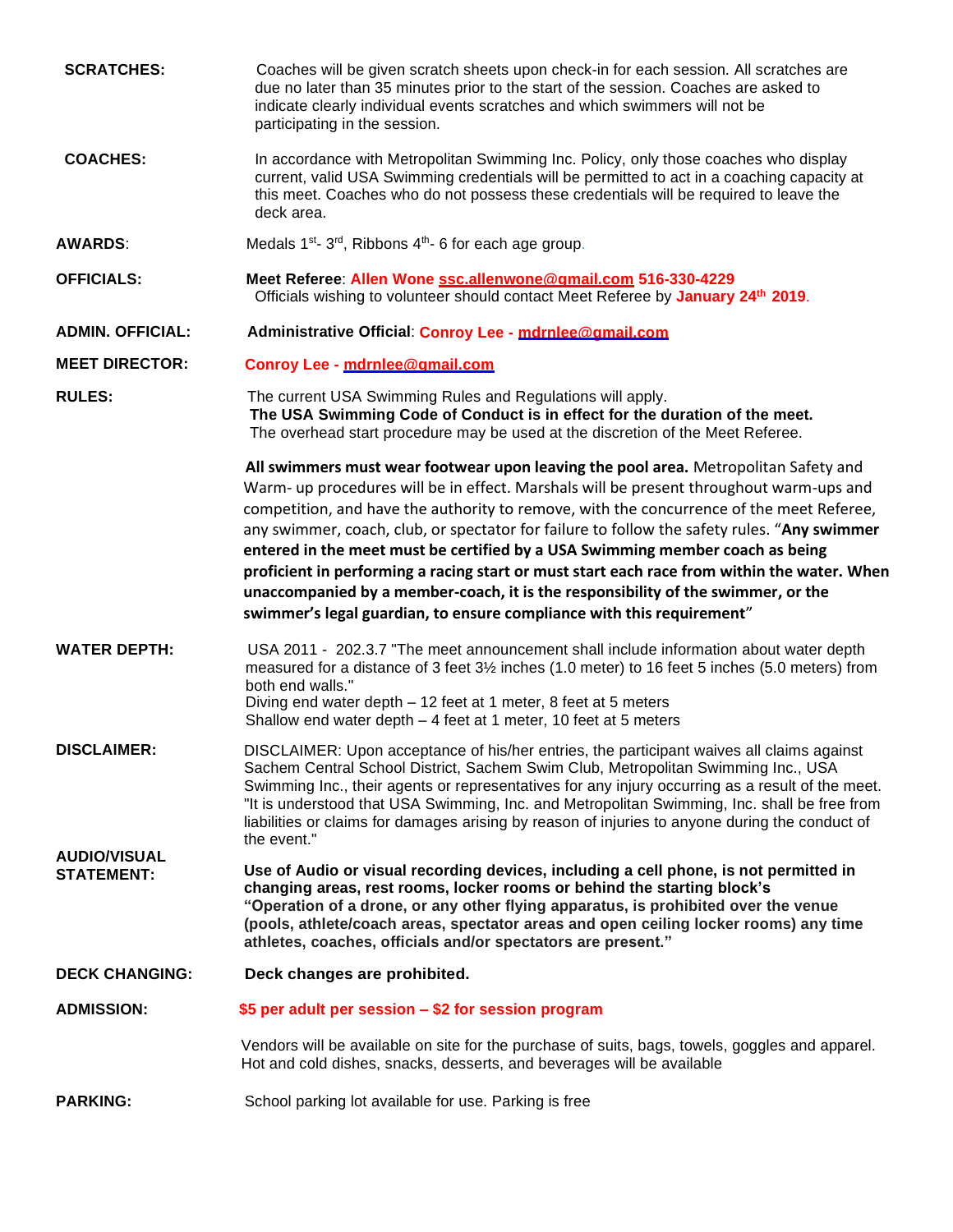**DIRECTIONS: Sachem North -** Long Island Expressway to exit 60, take the service road to Hawkins Ave make a left, continue on Hawkins Ave until you reach the 5 corners intersection, make a right onto Smith St school is on the right.

**Sachem East -** Long Island Expressway to Exit 63. Head North on North Ocean Avenue, until you reach Granny Road. Make a right on Granny road and Sachem east is on the left about ½ miles down the road. The school is set back way off the road. It is your second right after passing the elementary school.

**DRONE OPERATION:** Operation of a drone, or any other flying apparatus, is prohibited over the venue (pools, athlete/coach areas, spectator areas and open ceiling locker rooms) any time athletes, coaches, officials and/or spectators are present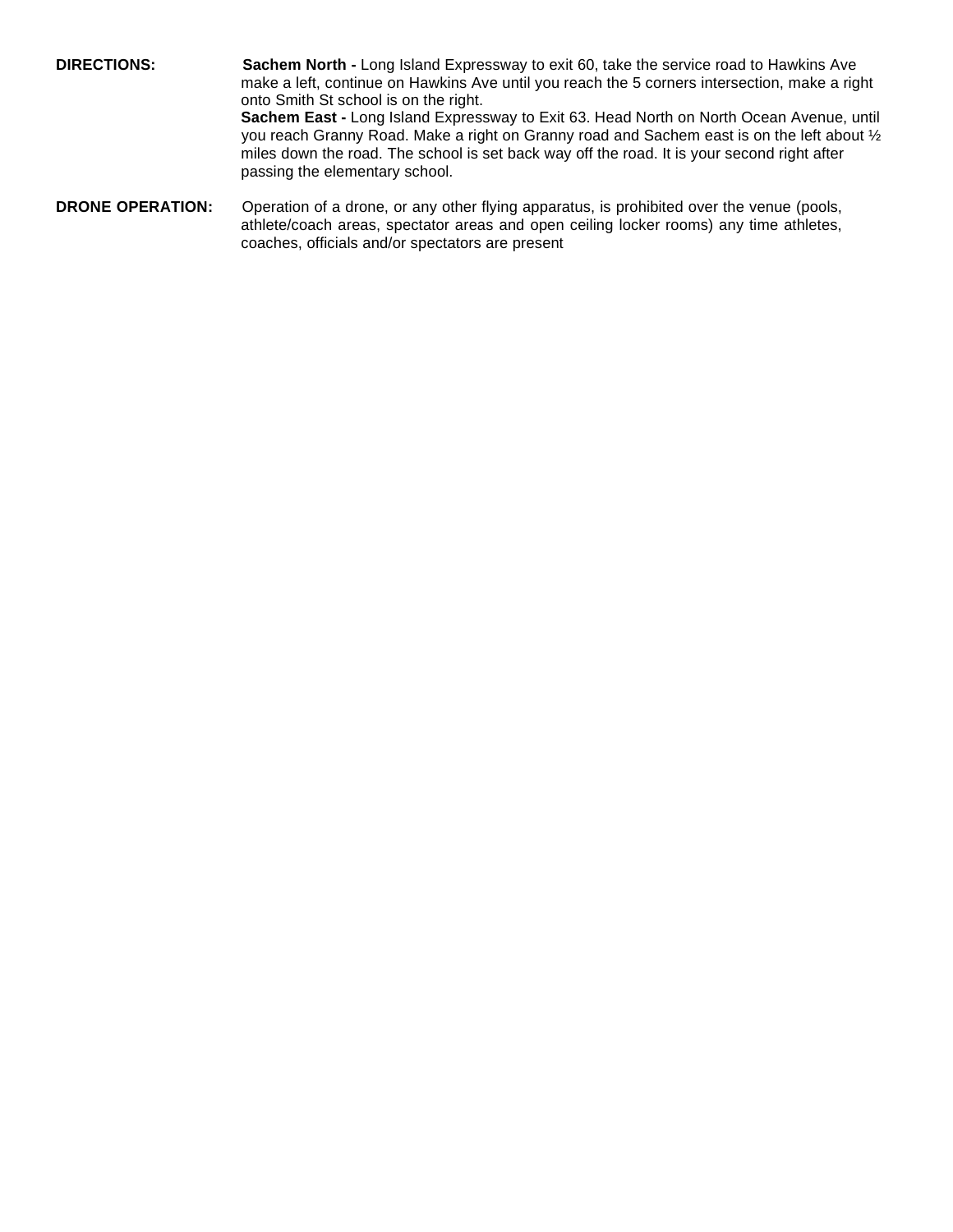## **2019 MR SSC TYR February Freeze Last Chance Order of Events**

**Session 1:**

**Friday PM - Sachem North 12 and Under ONLY** 

**Warm-Up: 5:00 PM / Meet Starts: 6:05 PM**

| <b>Girls Event #</b> | <b>Event</b>                | <b>Boys Event #</b> |
|----------------------|-----------------------------|---------------------|
|                      | 12 & Under 200 IM           |                     |
|                      | 12 & Under 100 Backstroke   |                     |
|                      | 12 & Under 50 Butterfly     |                     |
|                      | 12 & Under 100 Breaststroke |                     |
|                      | 12 & Under 50 Freestyle     |                     |

## **Session 1A: Friday PM - Sachem East 13 and Over ONLY Warm-Up: 5:00 PM / Meet Starts: 6:05 PM**

| Event $#$ | <b>Event</b>               | Event # |
|-----------|----------------------------|---------|
|           | 13 & Over 200 IM           | 12      |
|           | 13 & Over 100 Backstroke   |         |
|           | 13 & Over 100 Butterfly    |         |
|           | 13 & Over 200 Breaststroke |         |
| 1 Q       | 13 & Over 50 Freestyle     | 20      |

### **Session 2: 11-12 & 15 and Over Sachem East HS Warm-Up: 8:00AM / Meet Starts: 9:05PM**

| <b>Girls Event #</b> | <b>Event</b>               | <b>Bovs Event #</b> |
|----------------------|----------------------------|---------------------|
| 21                   | 11-12 100 IM               | 22                  |
| 23                   | 15 & Over 200 Freestyle    | 24                  |
| 25                   | 11-12 50 Breaststroke      | 26                  |
| 27                   | 15 & Over 100 Breaststroke | 28                  |
| 29                   | 11-12 100 Freestyle        | 30                  |
| $\overline{31}$      | 15 & Over 200 Backstroke   | 32                  |
| 33                   | 11-12 50 Backstroke        | 34                  |
| $\overline{35}$      | 15 & Over 100 Freestyle    | 36                  |
| $\overline{37}$      | <b>11-12 100 Butterfly</b> | 38                  |
| 39                   | 15 & Over 200 Butterfly    | 40                  |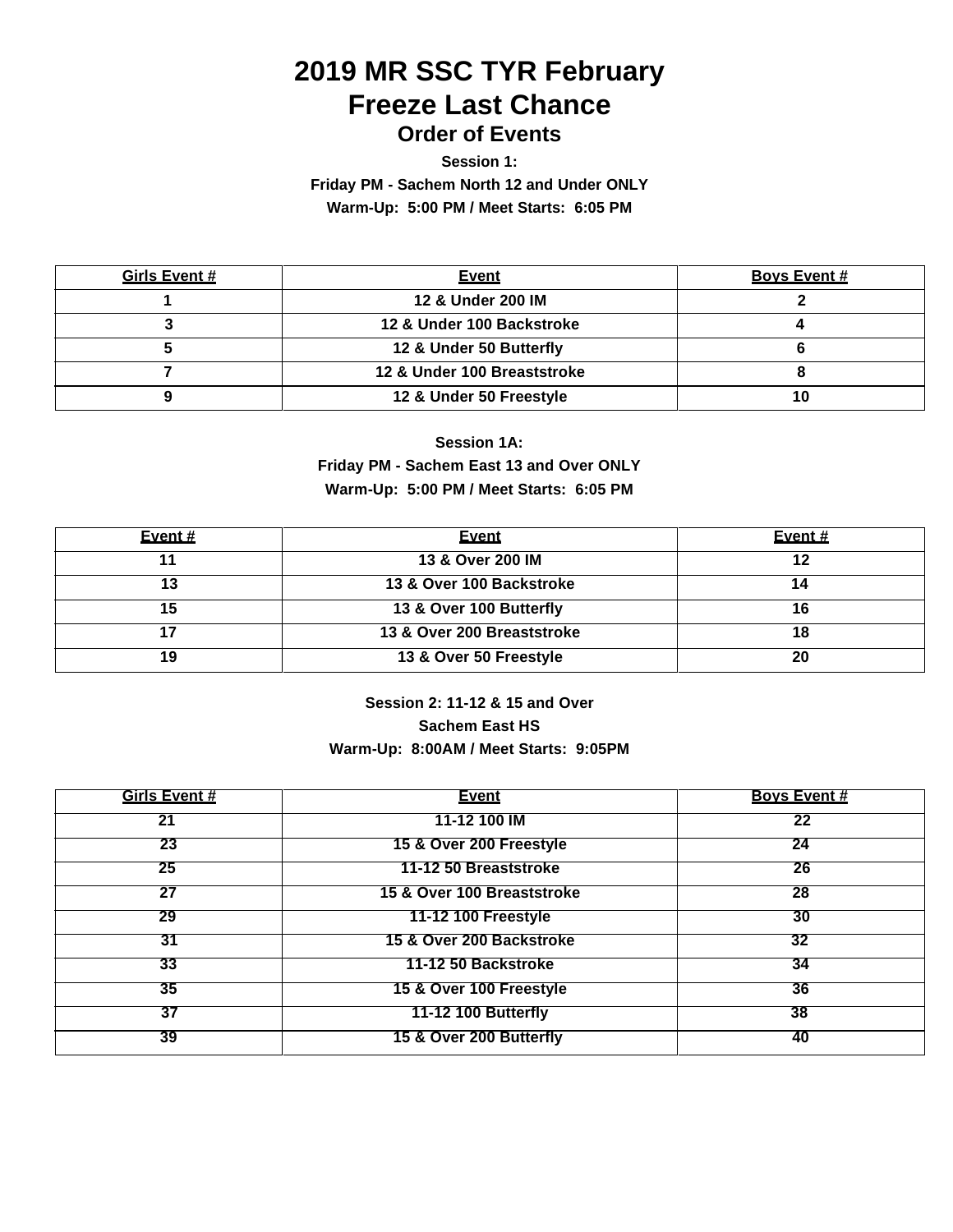#### **Session 3: Distance Open**

**Sachem East HS**

**own timer & counter \*\*** 

**\*\* May have to provide your \*\* May have to provide your Warm-Up: 1:45PM / Meet Starts: 2:15PM**

**2 hour time limit** 

# **own timer & counter\*\***

#### **Seeded Fastest to Slowest**

|    | <b>Event</b>               |  |
|----|----------------------------|--|
|    | <b>Mixed 500 Freestyle</b> |  |
| Т4 | Mixed 400 IM               |  |

## **Session 4: 10 & Under & 13-14 Sachem East HS Warm-Up: 4:30PM / Meet Starts: 5:35PM**

| Girls Event # | <b>Event</b>               | <b>Boys Event #</b> |
|---------------|----------------------------|---------------------|
| 43            | 10 & Under 100 IM          | 44                  |
| 45            | 13-14 200 Freestyle        | 46                  |
| 47            | 10 & Under 50 Breaststroke | 48                  |
| 49            | 13-14 100 Breaststroke     | 50                  |
| 51            | 10 & Under 100 Freestyle   | 52                  |
| 53            | 13-14 200 Backstroke       | 54                  |
| 55            | 10 & Under 50 Backstroke   | 56                  |
| 57            | 13-14 100 Freestyle        | 58                  |
| 59            | 10 & Under 100 Butterfly   | 60                  |
| 61            | 13-14 200 Butterfly        | 62                  |